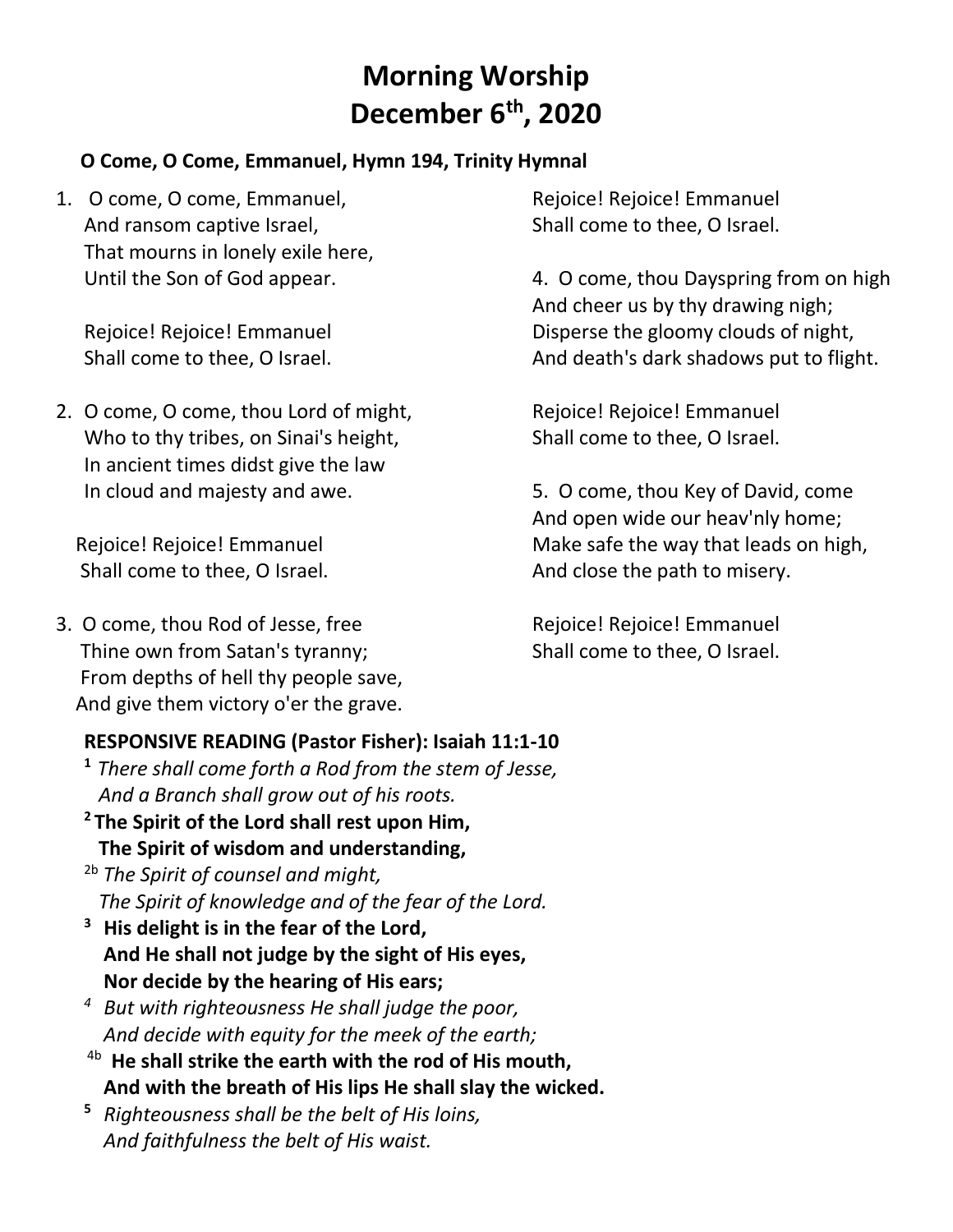- **<sup>6</sup>"The wolf also shall dwell with the lamb, The leopard shall lie down with the young goat,**
- **6b** *The calf and the young lion and the fatling together; And a little child shall lead them.*
- **<sup>7</sup>The cow and the bear shall graze; Their young ones shall lie down together; And the lion shall eat straw like the ox.**
- **<sup>8</sup>***The nursing child shall play by the cobra's hole, And the weaned child shall put his hand in the viper's den.*
- **<sup>9</sup>They shall not hurt nor destroy in all My holy mountain, For the earth shall be full of the knowledge of the Lord As the waters cover the sea.**
- **<sup>10</sup>***"And in that day there shall be a Root of Jesse, Who shall stand as a banner to the people; For the Gentiles shall seek Him, And His resting place shall be glorious."*

## **Gentle Mary Laid Her Child Hymn 229, Trinity Hymnal**

- 1. Gentle Mary laid her child Lowly in a manger; There he lay, the undefiled, To the world a stranger. Such a babe in such a place, Can he be the Saviour? Ask the saved of all the race Who have found his favor.
- 2. Angels sang about his birth, Wise men sought and found him; Heaven's star shone brightly forth Glory all around him. Shepherds saw the wondrous sight,

Heard the angels singing; All the plains were lit that night, All the hills were ringing.

*3.* Gentle Mary laid her child Lowly in a manger; He is still the undefiled, But no more a stranger. Son of God of humble birth, Beautiful the story; Praise his Name in all the earth, Hail! the King of Glory!

## **SCRIPTURE READING (Mr. Brillhart):** Revelation 22:6-21

Then he said to me, "These words are faithful and true." And the Lord God of the holy prophets sent His angel to show His servants the things which must shortly take place. (7) "Behold, I am coming quickly! Blessed is he who keeps the words of the prophecy of this book." (8) Now I, John, saw and heard these things. And when I heard and saw, I fell down to worship before the feet of the angel who showed me these things. (9) Then he said to me, "See that you do not do that. For I am your fellow servant, and of your brethren the prophets, and of those who keep the words of this book. Worship God." (10) And he said to me, "Do not seal the words